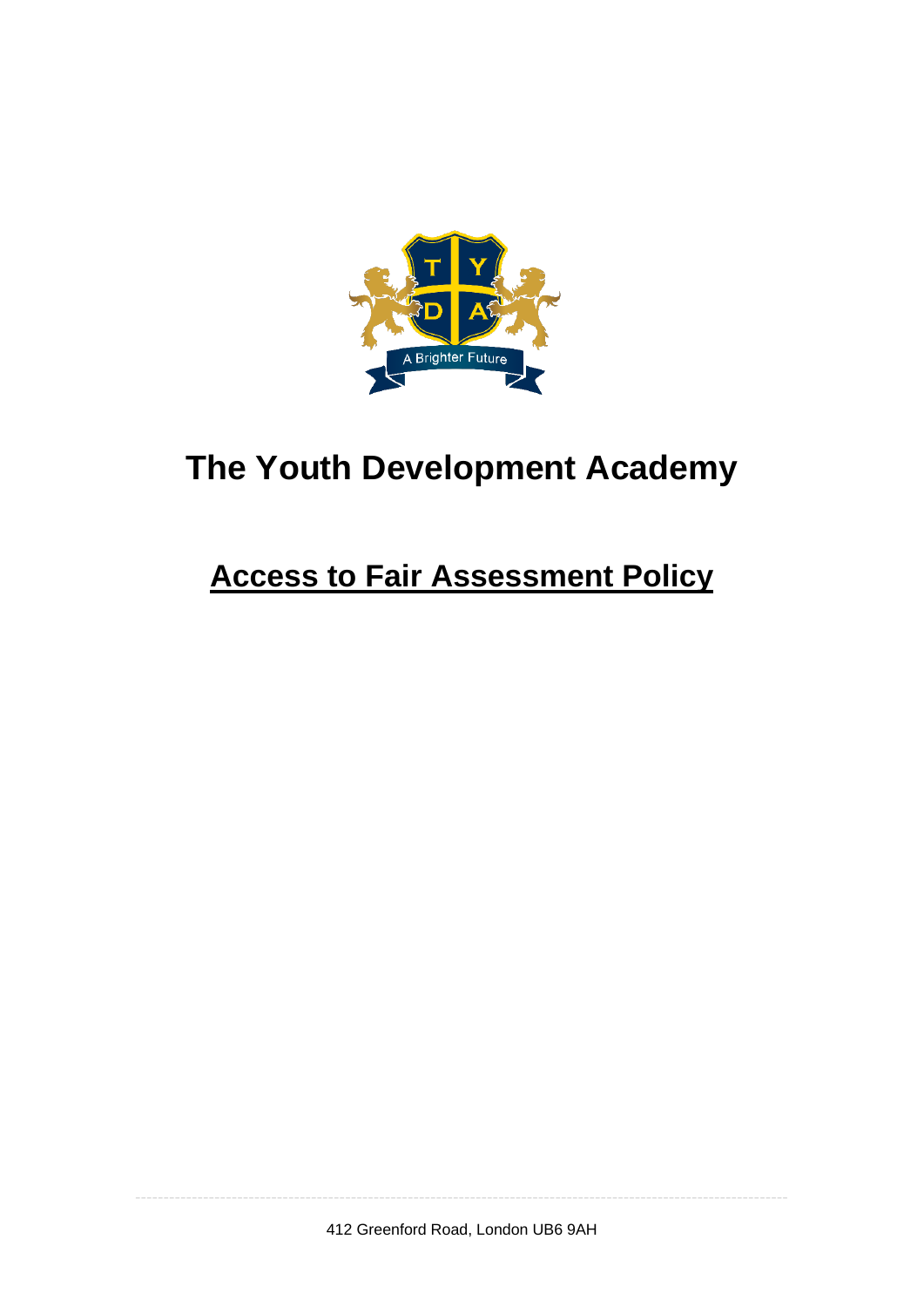## **Policy Statement**

This policy covers The Youth Development Academy's requirements for Equality of Opportunity, Diversity and considerations for Special Access and Particular Assessment Requirements for learners. The policy details Academy's commitment to Equality of Opportunity and Diversity.

We must have in place the necessary systems and procedures to allow the provision of access arrangements, including reasonable adjustments. These should reflect the needs of individual learners and must also ensure that assessment continues to enable a valid, reliable and consistent judgement to be made about achievement of learning outcomes against the stated assessment criteria.

## **Statement of Assessment**

We aim to provide a variety of qualifications which provide all Learners with the opportunity to achieve their full potential by the most appropriate and direct route.

- Our Assessment Policy is based on the concepts of equality, diversity, clarity, consistency and openness.
- We will endeavour to ensure that the assessment processes are implemented in a way which is fair and non-discriminatory.

Access arrangements allow Learners to show what they know and can do without changing the demands of the assessment. For example, through the use of readers, scribes and Braille question papers. Access arrangements are agreed before an assessment. They allow Learner with special educational needs, disabilities or temporary injuries to access the assessment.

## **Access**

Learners are made aware of the existence of this policy and have open access to it. It can be found on the learners' VLE Portal and also on the Academy's website.

All tutors are made aware of the contents and purpose of this policy. This policy is reviewed annually and may be revised in response to feedback from Learners, tutors and external organisations.

## **What Learners can expect from us:**

- We aim to ensure that all assessment of work is carried out fairly and in keeping with the Awarding Organisations' requirements.
- All Learners assessment work will be assessed fairly against the qualification standards and teachers involved will be fully trained.
- Internal assessments will be carried out fairly and according to Awarding Organisation instructions.
- Externally marked assessments, tests and exams will be according to the requirements of the Awarding Organisation.

## **Learners can also expect:**

• To be fully inducted onto a course and given information that can be shared with employers, parents and carers if required.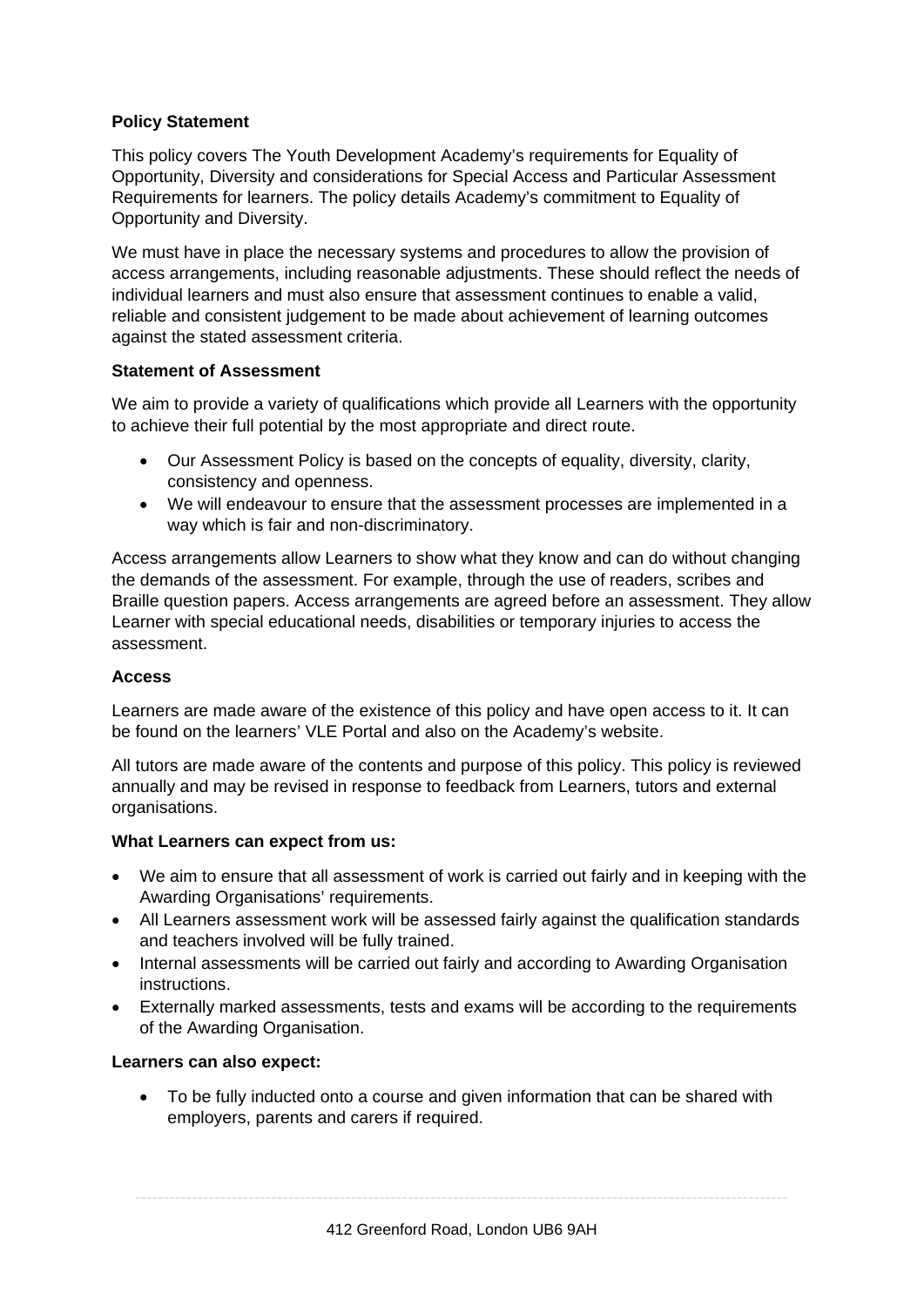- Learning outcomes, performance criteria and other significant elements of learning and assessment to be made clear at the outset of the course and when assessments/assignments are set.
- To be given appropriate assessment opportunities during the course with feedback provided on the quality of the work.
- To know where equivalents and exemptions can be applied, we will ensure this is pursued with the relevant Awarding Organisation, and where applicable RPL/APL to be applied, including QCF/RQF Credit Transfer.

Teachers (anyone involved in the assessment of learners) must consider the follow points when determining suitable access arrangements:

- What arrangements are suitable for the qualification?
- The Learners' normal way of working (eg support normally given in lessons)
- The details of how specific access arrangements would work in an assessment,
- Whether evidence or an application to the Awarding Organisation is required,
- Any assistance from the Awarding Organisation that may be required to put the arrangements in place

For specific vocational qualifications (this will be explained in the learner's induction onto the course), learners must achieve the required number of unit credits in order to gain the full qualification. They must meet all the learning outcomes and assessment criteria. It may be possible to achieve a certificate of unit credit where the learner is not able to achieve the full qualification.

Where health and safety forms part of the qualification requirements the learner will need to provide evidence that they can meet the learning outcomes of the qualification. Assumptions about health and safety implications must be avoided; where there is reason to think that in particular circumstances there is a risk for the learner then The Youth Development Academy must carry out and document a full risk assessment. This must be referenced to individual circumstances and carried out by a competent and qualified person. This must take account of any access arrangements which might reduce or remove the risk.

If there is any doubt about the acceptability or appropriateness of an access arrangement then The Youth Development Academy will consult with the Awarding Organisation.

## **Evidence of need**

The Youth Development Academy must keep evidence on file for access arrangements. An Awarding Organisation may ask to see copies of the evidence held for specific learners. The Academy must keep copies of access arrangements confirmations from the Awarding Organisation.

The learner should always be consulted by the centre before an access arrangement is made by The Youth Development Academy, or an application is submitted to the Awarding Organisation.

Learners with learning difficulties

- Diagnostic assessments of reading, comprehension, writing, spelling or cognitive processing, as appropriate, should have been given.
- Specialist teachers / educational psychologists should keep on file in the centre the tests which were given.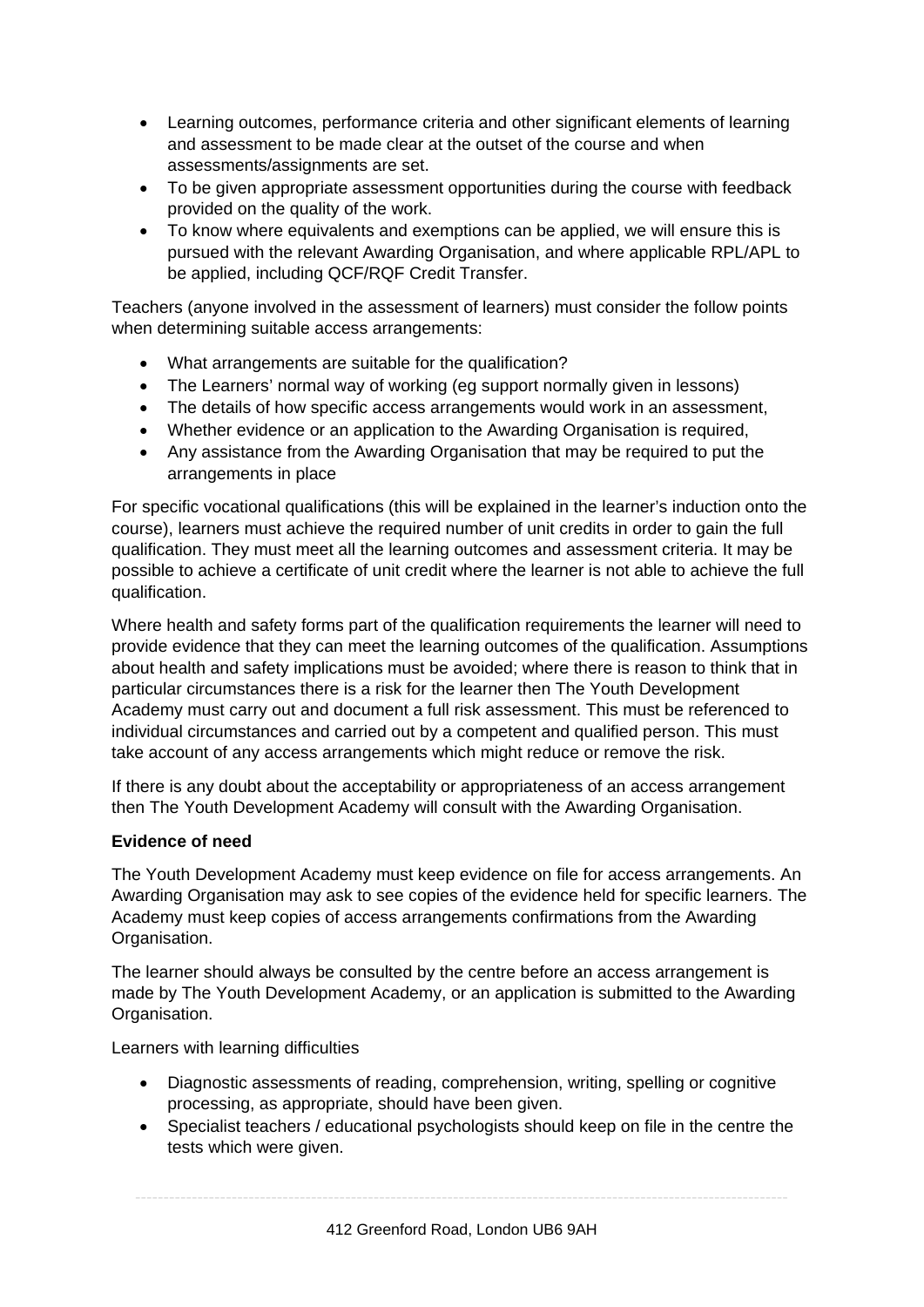• The assessments that are needed will vary, depending on whether up to 25% extra time is being requested, a reader or a scribe is needed.

Where an assessment requires the learner to demonstrate practical competence or where criteria have to be met fully, or in the case of qualifications that confer a Licence to Practise, it may not be possible to apply special consideration. Special consideration should not give the learner an unfair advantage; the learner's result must reflect his/her achievement in the assessment and not necessarily his/her potential ability.

## **Cheating and Plagiarism**

A fair assessment of a Learner's work can only be made if that work is entirely the Learner's own. Therefore Learners can expect an Awarding Organisation to be informed if:

- The learner is found guilty of copying, giving or sharing information or answers, unless part of a joint project.
- The learner uses an unauthorised aid during an assessment, test or examination.
- The learner copies another learner's answers during an assessment, test or examination.
- The learner talks during an assessment, test or examination (unless required to do so for the assessment, test or examination).

All allegations of cheating and plagiarism will lead to a full investigation which will follow the guidance of the relevant Awarding Organisation. If a Learner feels he/she has been wrongly accused of cheating or plagiarism, then they have the right to be referred to the Complaints Policy.

## **Procedures**

The Youth Development Academy must consider any access arrangements that may be required before a learner is enrolled onto a qualification. An arrangement must not invalidate the learning outcomes or assessment criteria and where possible must reflect the learners normal way of working within the training environment or workplace.

## **General guidance**

- Access arrangements must be put in place before the learner begins any assessment.
- The Youth Development Academy must make sure access arrangements are suitable for the assessment before the learner starts working on it.
- A learner must not receive marks for something somebody else has done. For this reason, a practical assistant is not usually permitted in practical units.
- External Quality Assurers from the Awarding Organisation must be able to sample the work of any learner selected for sampling at the centre.
- Health and Safety may be a concern for some qualifications and this must be taken into consideration when agreeing suitable access arrangements.
- Where an access arrangement has been put in place, the Internal Quality Assurer (IQA) must ensure that records are kept for quality assurance purposes.